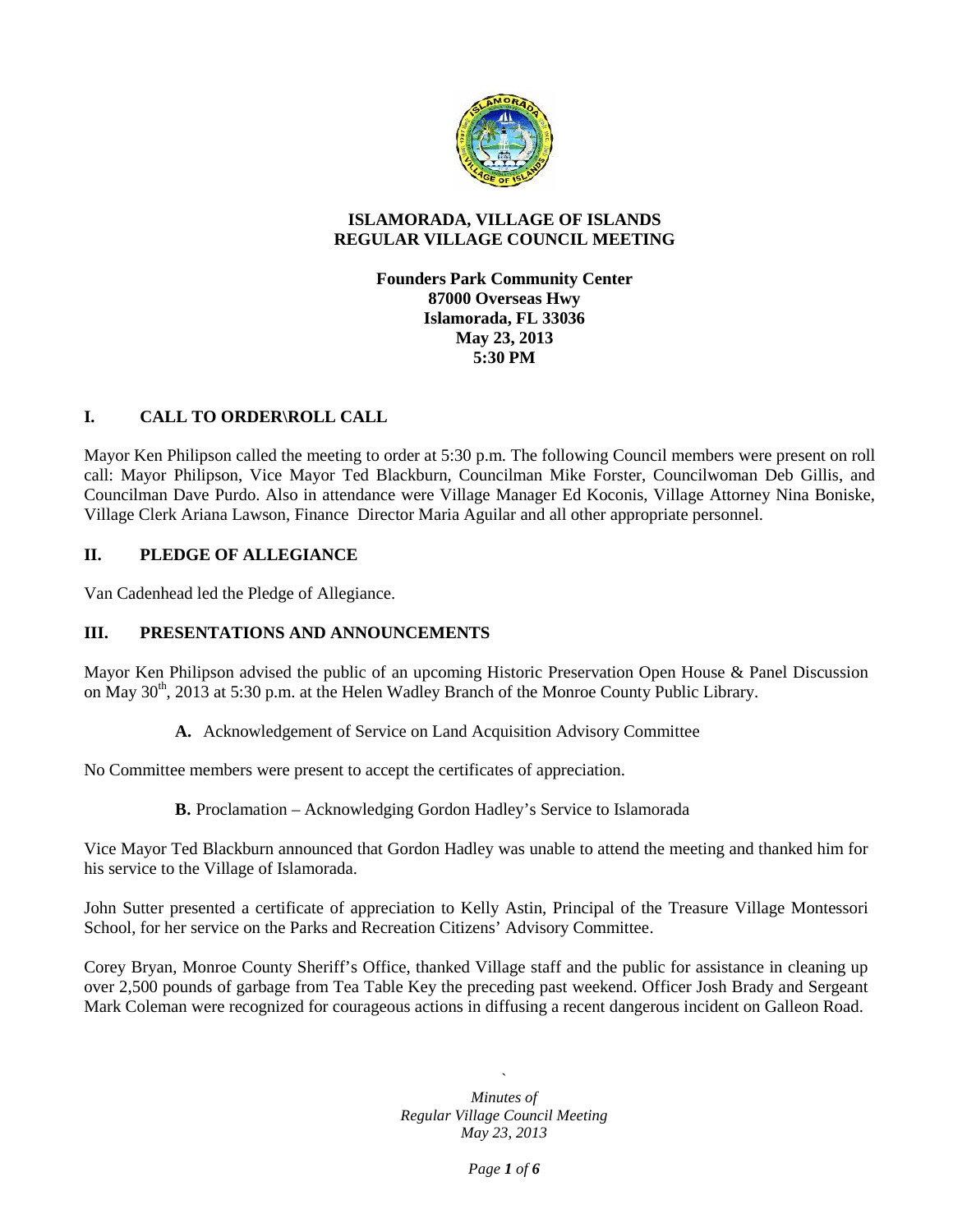Councilman Dave Purdo announced the health of Gene Eyster and thanked the Island Christian School for sponsoring yesterday's MARC function. Councilman Mike Forster noted that MARC's budget had recently been cut by \$150,000. Councilman Purdo read a letter to Council from a member of the Ad Hoc Planning and Development Services Citizens' Advisory Committee

Councilwoman Deb Gillis thanked Captain Bryan for organizing the past weekend's cleanup at Tea Table Key.

**A.** Presentation of FY 2012 Comprehensive Annual Financial Report – **TAB 1** James L. Burdick, Partner, Cherry Bekaert, LLP

Jim Burdick, Lead Partner, Cherry Bekaert, LLP, presented the Comprehensive Annual Financial Report (CAFR) as of September 30, 2012 to Council. .

Vice Mayor Blackburn inquired if swap arrangements are appropriate for municipalities. Mr. Burdick noted that the swap arrangement noted is appropriate but that new arrangements may not be advisable at this time given the current economic atmosphere. Vice Mayor Blackburn expressed interest in exploring lowering the cost of fixed debt.

Councilman Purdo inquired whether another assessment will need be levied for wastewater. Maria Aguilar stated that Village has been transparent about the need for a second assessment.

Mayor Philipson called for public comment. Stan Margolis spoke about the drop in taxable value of real property. Mayor Philipson closed public comment.

## **A. PUBLIC COMMENT**

Mayor Philipson opened public comment. Angel Borden spoke regarding the solid waste RFP. Mayor Philipson closed public comment.

#### **B. AGENDA: Request for Deletion / Emergency Additions**

There were no deletions or emergency additions to the agenda.

#### **C. CITIZENS' ADVISORY COMMITTEE UPDATES**

**a.** Village Council Appointments to Citizens' Advisory Committees, the Historic **TAB 2** Preservation Commission and the Local Planning Agency

Assistant to the Village Manager Mary Swaney presented the staff report to Council. Council made the following appointments:

- Local Planning Agency (LPA): Councilman Dave Purdo appointed Don Horton. Reappointment of the existing LPA members Richard Baker, Cheryl Culberson, Amy Knowles and John Fernandez was approved by a 5-0 vote.
- Councilwoman Deb Gillis appointed Barbara Edgar and Councilman Mike Forster appointed Buddy Pinder to the Historic Preservation Committee.

 $\sum_{i=1}^n a_i$ *Minutes of Regular Village Council Meeting May 23, 2013*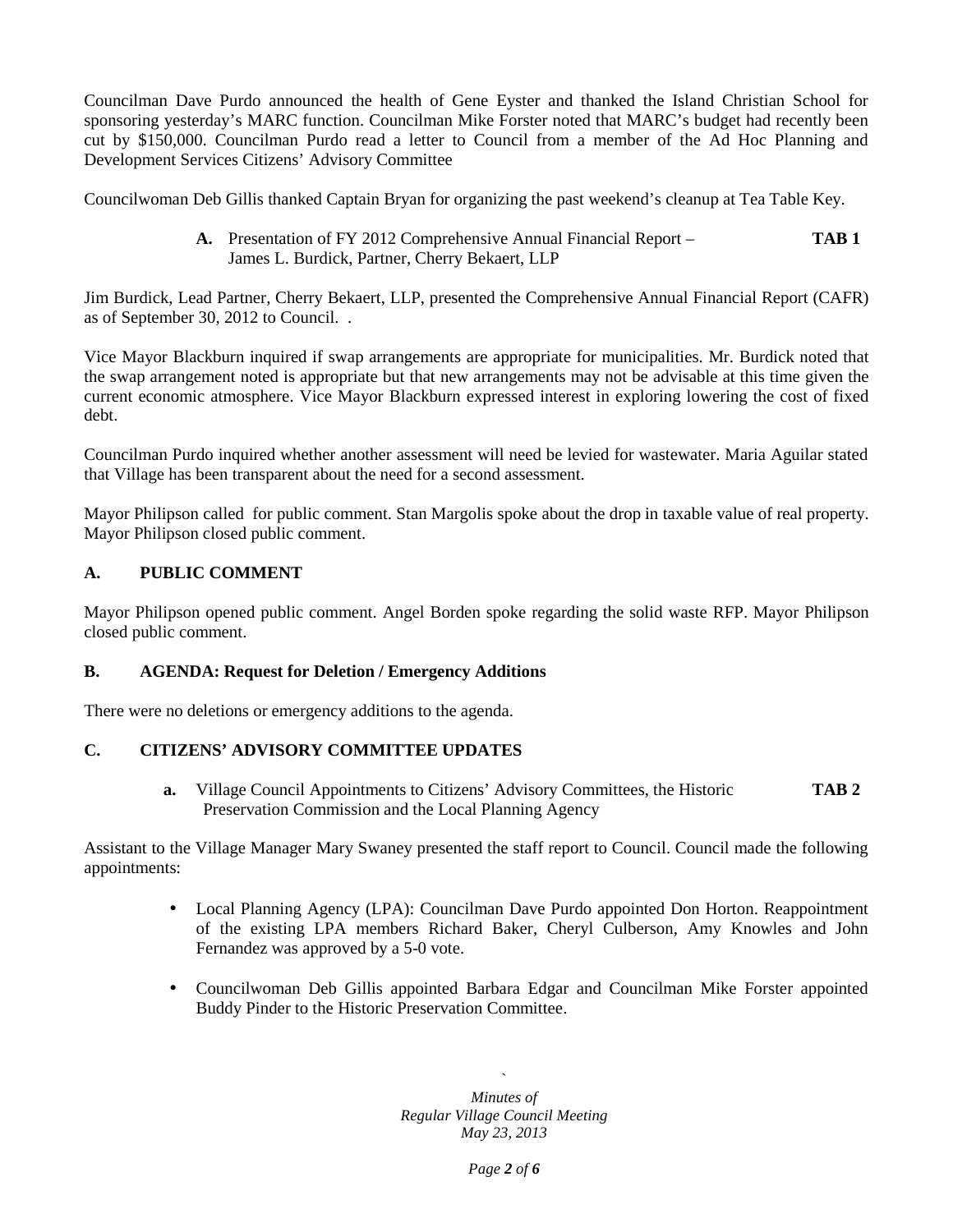- Vice Mayor Ted Blackburn appointed Loi Baltes to the Landscape Advisory Committee and Donna Gleason to the Workforce/Affordable Housing Citizens Advisory Committee.
- Mayor Ken Philipson appointed Kathy Fegers to the Parks and Recreation Committee.

# **IV. VILLAGE MANAGER REPORTS AND UPDATES**

#### **b.** Update on Planning and Development Services

Councilman Mike Forster requested item XIV.C CityView Discussion be addressed immediately following the Village Manager Reports and Updates.

Village Manager Ed Koconis provided the update to Council. Mr. Koconis reported that the Planning and Building Departments would be closed on June 24, 2013 while staff participates in customer service training. He advised Council that amendments to the Village code are being drafted; Building Permit application status lists are being updated daily and are available on the Village's website; weekly random audits of permit applications are being conducted; and that staff is now required to respond to public inquires within one (1) business day and to maintain call logs.

Councilman Mike Forster inquired whether a list of benchmark improvements for the Planning Department will be provided to Council. Mr. Koconis stated that staff would provide a benchmarks list to Council for review, along with a summary update of the CityView upgrade.

Stu Bautz provided an update to Council on the status of the CityView upgrade. Mr. Bautz advised Council that installation of a new dedicated production server is complete, that data migration from the old software is ongoing as is development of a methodology for updating property data from Monroe County Property Appraiser's Office. He also stated that the permitting modules and public access web portal are being configured.

Council requested a summary of the CityView status in 90 days based on the steering committee's meeting minutes and an estimate at a future Village Council Meeting of the cost to provide sufficient in-person training.

Mayor Philipson requested placement of "Discussion of Environmental Toll by Ron Levy" under 6/13/13 RVCM Presentations and Announcements.

#### **V. CONSENT AGENDA**

|    | Minutes:                                                                                                      | TAB <sub>3</sub> |
|----|---------------------------------------------------------------------------------------------------------------|------------------|
|    | March 15, 2013 Village Council Workshop                                                                       |                  |
|    | March 15, 2013 Special Call Village Council Meeting                                                           |                  |
| В. | Resolution Approving First Amendment to Professional Federal Lobbying<br><b>Consulting Services Agreement</b> | TAB <sub>4</sub> |

Councilwoman Deb Gillis offered a motion to approve; Councilman Mike Forster seconded the motion. Council voted all in favor. The motion passed 5-0.

## **VI. ORDINANCES**

 $\sum_{i=1}^n a_i$ *Minutes of Regular Village Council Meeting May 23, 2013*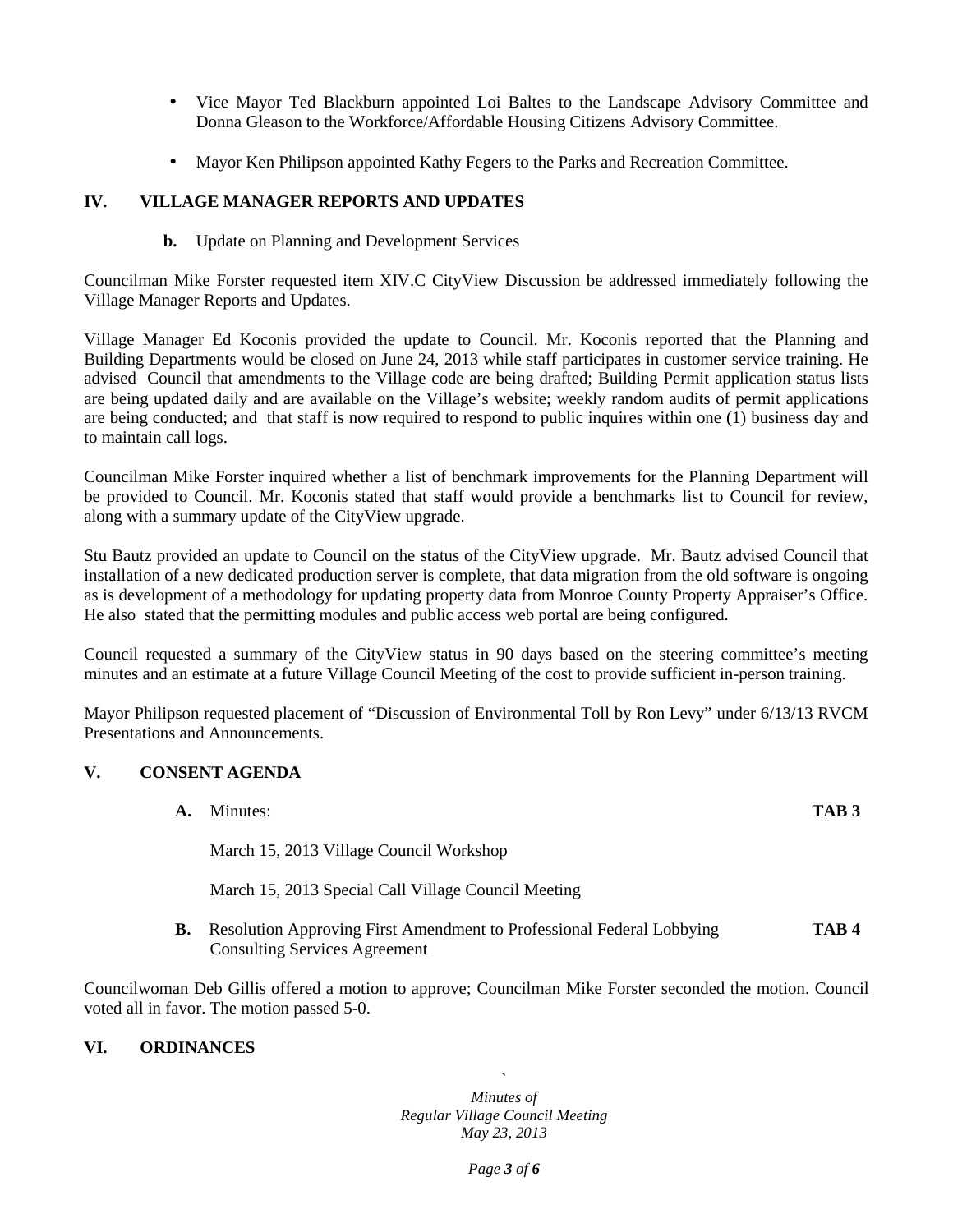No proposed ordinances were presented.

#### **VII. QUASI-JUDICIAL**

**C.** Resolution Approving Dock Length Variance (VAR-12-01) by Scott Daiagi for **TAB 5** Property Located at 89401 Old Highway, Plantation Key, Parcel Number 00092490-000000

Village Attorney James White read the title of the resolution and read into the record the quasi-judicial statement. Village Clerk Ariana Lawson swore in the witnesses. Council members disclosed all ex parte communications on VAR-12-01. Planner Jay Berenzweig presented the staff report to Council.

David DeHaas introduced Frank Greenman, legal counsel for Scott Diagi. Mr. Greenman gave a presentation of the proposed long dock project. The following exhibits were entered into evidence; Exhibit A, an aerial map published by the Monroe County Property Appraisers' and; Exhibit B, an 11 x 17 inch photograph illustrating what the dock would be constructed upon.

Mayor Philipson called for public comment.

Kenneth Gray, 89389 Old Hwy, spoke in favor of the application.

Ron Fairless, 89451 Old Hwy, spoke in opposition to the application, stating that the applicant already has two docks and that there is no need to build a third dock over the existing jetty. Mary Helen Fairless, 89451 Old Hwy, spoke in opposition of the application. Melissa Kramer, 89501 Old Hwy, Tavernier, cited Village Code stating that only one dock is allowed per single-family property and believes construction of the dock would interfere with public recreation and have a negative impact on the environment. Michael J. Healy, Esq., Silver Law Center, representing Ron and Mary Helen Fairless, stated the applicant Scott Daiagi already has adequate depth for a docking facility. Mr. Healy presented composite Exhibit 1, a 10 tab presentation and Exhibit 2 an April 20, 2012 correspondence from Village of Islamorada Planner Jay Berenzweig to David DeHaas. Melissa Kramer, 89501 Old Hwy, referenced Village code section 30-1550.

Village Clerk Ariana Lawson swore in additional persons wishing to give public testimony who were not previously sworn in.Angel Borden spoke in favor of the long dock and stated similar docks exist on nearby residential properties. Larry Barr, 186 Kahiki Dr, Tavernier, conveyed his concern that the jetty, as it currently exists, is a safety hazard. Kenneth Gray, 89389 Old Hwy, stated the proposed location does not have substantial recreational use.Mr. Greenman requested Mr. Gray state the basis of his distinction between an navigational obstruction and a navigational hazard. Mr. Gray indicated his basis was a career in the United States Coast Guard as a maritime attorney. Ron Fairless stated Mr. Daiagi has existing boat access on his property.

Village Planner Jay Berenzweig entered three exhibits into the record; Exhibit V-1, Google Earth aerial map showing location of the jetty and proposed dock; Exhibit V-2, FDEP's MapDirect nautical chart "Daiagi Water Depths"; and Exhibit V-3, aerial photo with MapDirect nautical chart overlaid. Mr. Berenzweig indicated the applicant does not meet the adequate water depth at his existing boat basin.

Council elected to defer a decision on the item to a date certain of June 27, 2013, at the regularly scheduled Village Council Meeting, to allow sufficient time for review of the materials distributed at the meeting by the applicant and opposing parties, and for further consideration of the application.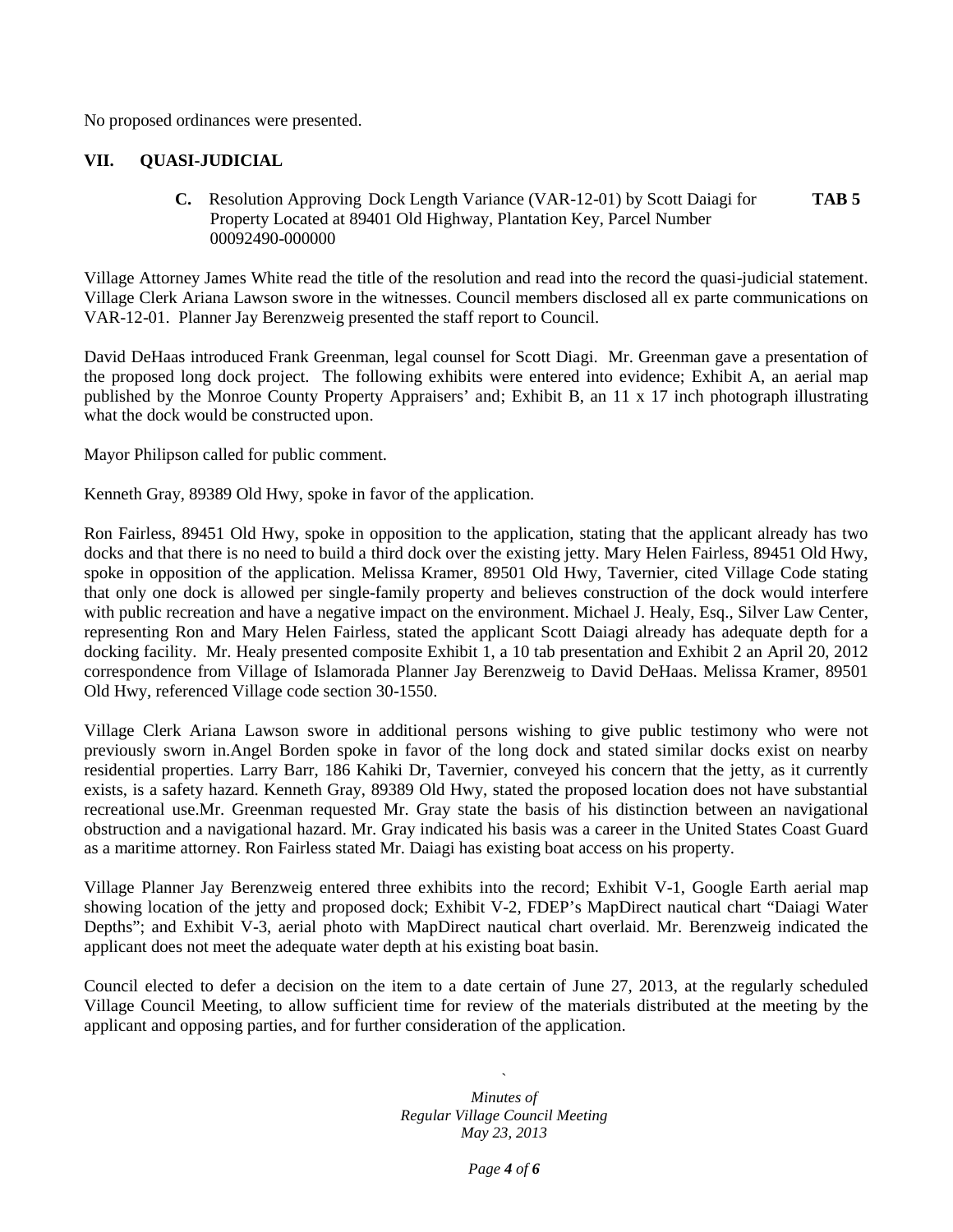### **VIII. RESOLUTIONS**

**A.** Resolution Approving Florida Department of Environmental Protection State **TAB 6** Financial Assistance Agreement Pursuant to Line Items 1592A and 1686A of the 2012-2013 General Appropriations Act (Mayfield Grant)

Village Attorney James White read the title of the resolution. Finance Director Maria Aguilar presented the staff report to Council. Vice Mayor Ted Blackburn requested confirmation that the grant is invoice-based; Ms. Aguilar confirmed such. Mayor Philipson called for public comment; there was none. Vice Mayor Blackburn offered a motion to approve; Councilwoman Deb Gillis seconded the motion. The motion passed 5-0.

#### **IX. MOTIONS**

No additional motions were made.

#### **X. WASTEWATER MATTERS**

**A.** Wastewater Project Update **TAB 7**

Wade Trim, Inc. Vice President Tom Brzezinski presented the project update to Council. A residents' meeting will be held on May 30, 2013 at 6:00 p.m. in the Community Center for Upper Matecumbe Key residents to review their lateral locations.

> **B.** Resolution Approving the Purchase and Sale Agreement between Islamorada, **TAB 8** Village of Islands and Monroe County for the Acquisition of Property Located at 103 Key Heights Drive, Islamorada

Village Attorney Lillian Arango read the title of the resolution. Wastewater Program Director Greg Tindle presented the staff report to Council. Mr. Tindle indicated the property includes eight transient motel units that can be sold or transferred off site to dry lots. Councilman Mike Forster inquired into the process of sale of the transferred units. Vice Mayor Ted Blackburn expressed concern regarding speculation of development rights. Councilwoman Deb Gillis indicated she had communicated with the DEO and the transient units could be used for administrative relief. Mayor Philipson called for public comment; there was none. Councilwoman Deb Gillis made a motion to approve; Councilman Mike Forster seconded the motion. The motion passed 5-0.

#### **XI. MAYOR / COUNCIL COMMUNICATIONS**

#### **A.** Village Manager's Evaluation **TAB 9**

Vice Mayor Ted Blackburn opened discussion regarding the Village Manager's evaluation and indicated that Mr. Koconis should be credited for significant accomplishments during his tenure as Manager and deserves good review. Councilman Mike Forster explained that his employee evaluation contained positive comments for Mr. Koconis as Village Manager, but negative remarks in his position as Planning Director. Councilman Forster would like golden parachute clause removed from the Village Manager's contract. Councilwoman Gillis stated her evaluation noted areas that need improvement. Councilman Dave Purdo stated that Mr. Koconis should not continue as both Village Manager and the Director of Planning. Mayor Ken Philipson expressed his overall satisfaction with the Manager's performance, though he acknowledged that there are areas for improvement. He

> $\sum_{i=1}^n a_i$ *Minutes of Regular Village Council Meeting May 23, 2013*